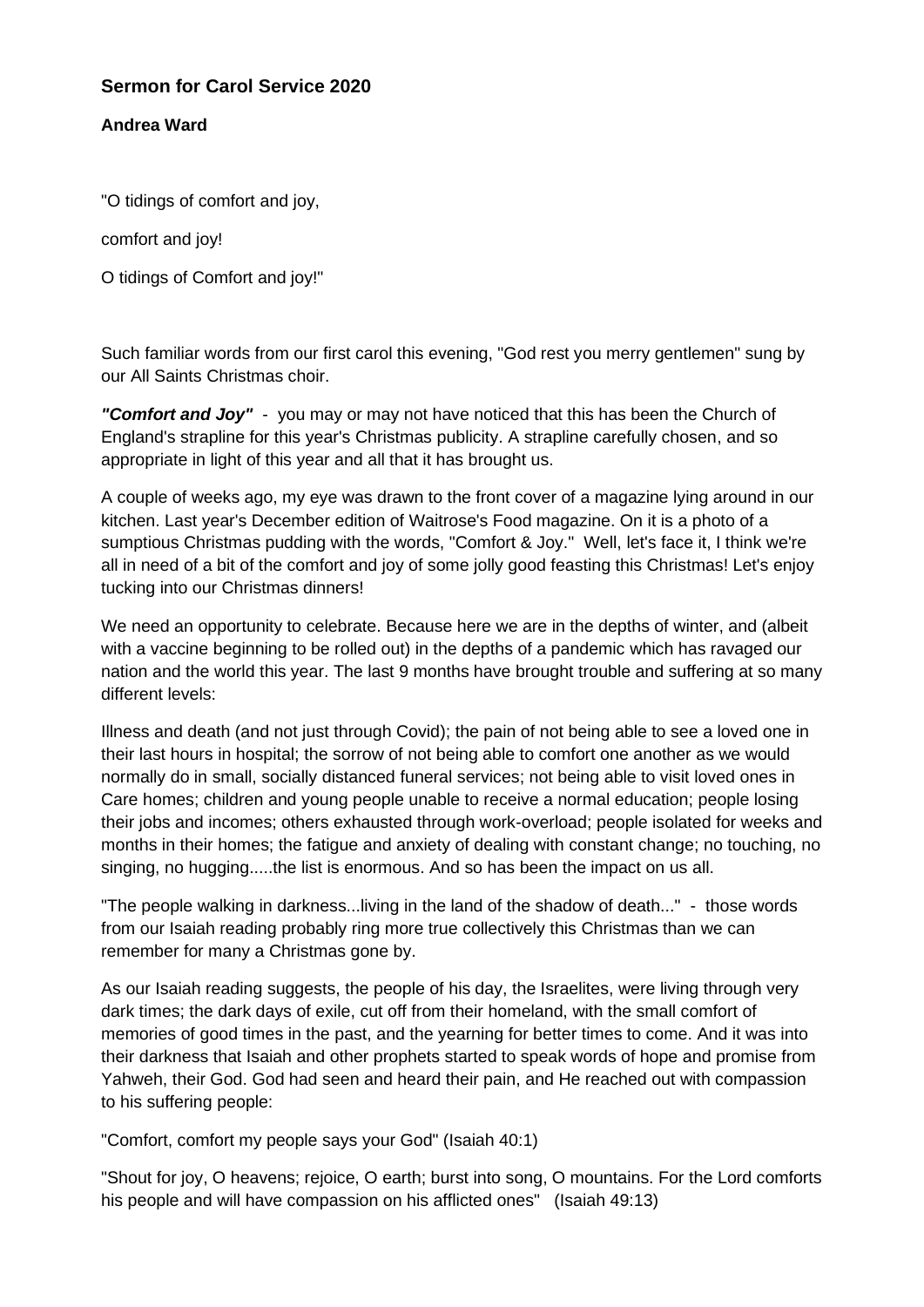God comforted his people with the good news that better times were coming, with beautiful pictures of the desert and the parched land rejoicing and bursting into bloom; "the wilderness will rejoice greatly and shout for joy." (Isaiah 35:1-2)

Better times had eventually come, though not like the previous glory days. And the Prince of Peace, promised to reign on David's throne with justice and righteousness, the wonderful Counsellor promised by Isaiah? Well, the long wait for him carried on and on. And six centuries later, people were still waiting.

They too were living in dark times, under the oppressive occupation of the Romans. There wasn't much comfort or joy in their lives, at least not in their daily circumstances.

*Except* that something was happening, there were stirrings. Stories of a priest meeting with an angel in the temple and his elderly wife becoming pregnant. Stories of how when the priest's son, John, was born, his mute father Zechariah had burst into praise, echoing Isaiah's words of hope, singing of "the tender mercy of our God, by which the rising sun will come to us from heaven to shine on those living in darkness and in the shadow of death, to guide our feet into the path of peace." Stories of a young virgin being visited by an angel and miraculously conceiving; of her partner being told in a dream that her child would save the people from their sins and would be called Immanuel, God with us. Was this the Prince of Peace, the Mighty One they had been waiting and waiting for through those long, dark years?

Within the troubles and struggles of occupation, hope and joy were in the air. God was coming to comfort his people.

And for all those who met with the baby who was born to the virgin Mary in Bethlehem, what comfort and indescribable joy they experienced. Mary sang "My spirit rejoices in God my Saviour". The angel announced to the shepherds, "I bring you good news of great joy that will be for all people". The shepherds glorified and praised God for all the things they had seen and heard. The Magi, when they saw the star stop over the place where the child was, were overjoyed. The child that Isaiah had prophesied about did not disappoint, but caused angels to sing, burly shepherds to race around town with their news, and rich rulers to fall to their knees in wonder and awe as they met with Immanuel. God with us. God come from heaven come to live among us.

God who loved the world, loved you and me so much that he sent his one and only Son Jesus, to share in all our humanness - including our sufferings and troubles, our vulnerability and frailty.

The Greek word in the bible for comfort is "paraklesis", which literally means "to come alongside". In coming into our world in Jesus, that's exactly what God has done. He has come alongside us. Jesus, the baby born to be our Saviour and Counsellor, wants each of us know that He is Emmanuel, God with us, God in us, our daily Comforter, our Helper, alongside us at all times. And Jesus, the Wonderful Counsellor, promised that when he left earth he wouldn't leave us alone as orphans, but would give us another Helper to live within us: the Holy Spirit. And what's one of the Greek words for the Holy Spirit? Paraklete: the Comforter.

In this time of our trouble and suffering, we have the hope and comfort that with a vaccine the shadow that the virus has cast over our life in so many different ways, is going to lift and there are better times ahead. What comfort this gift offers us. But this is just a picture of the immeasurably greater comfort which we can find and know in the gift of God's Son, Jesus, whose birth we celebrate in this season.